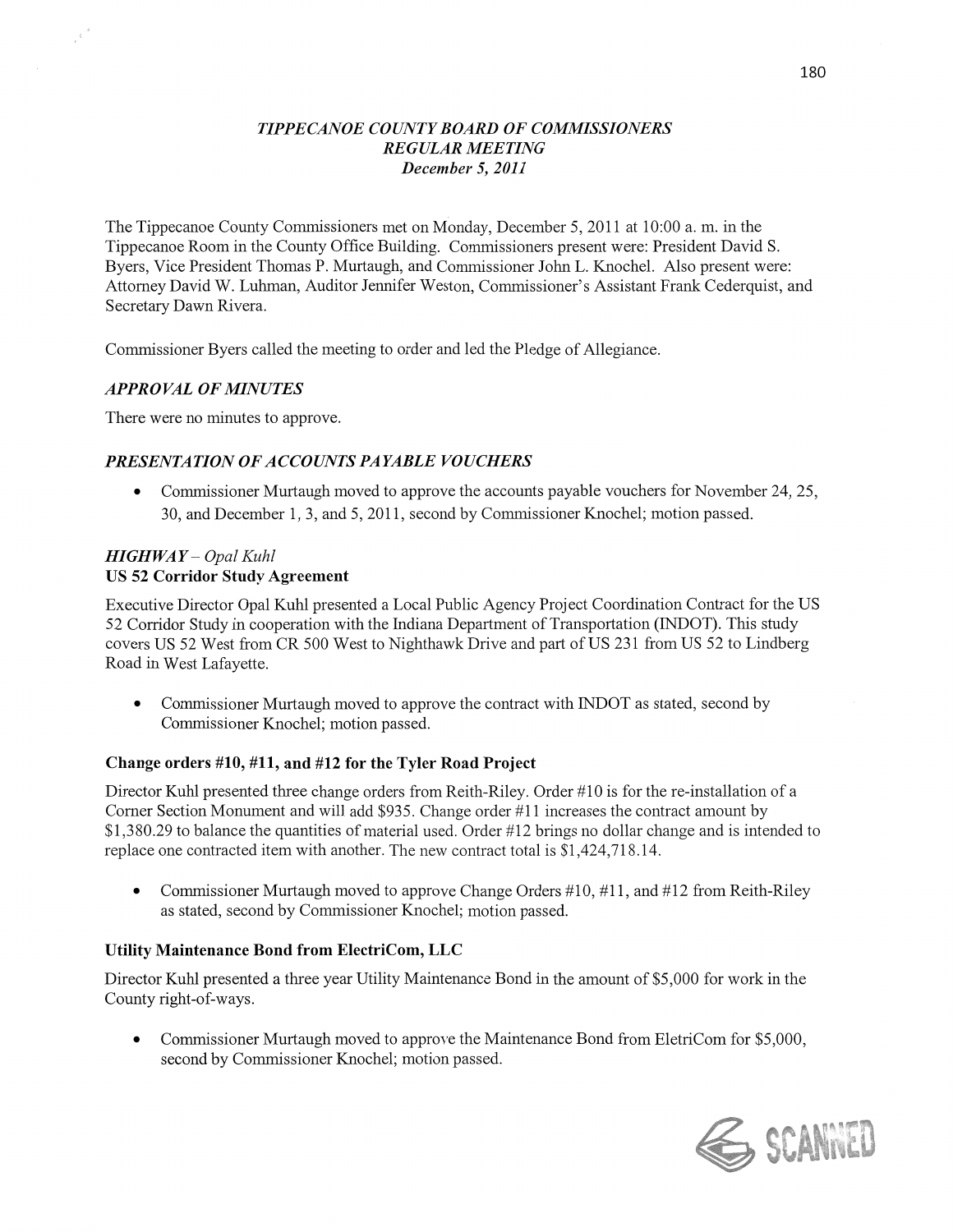# **ACCEPTANCE** OF **BIDS** FOR **GASOLINE** AND **DIESEL FUEL**

Attorney Luhman opened and read the following bids:

| Description                   | Qty     | Unit | Newton<br>Oil | Ceres<br>Solutions |
|-------------------------------|---------|------|---------------|--------------------|
| Gasoline - unleaded 87 octane | 118.000 | gal  |               |                    |
| Transport                     |         |      | \$2.8006      | \$2.6867           |
| Tank Wagon                    |         |      | \$2.9316      | \$2.8017           |
| Diesel Fuel                   | 120,000 | gal  |               |                    |
| Ultra Low Sulfur (ULS)#2      |         |      |               |                    |
| Transport                     |         |      | \$3.3218      | \$3.2400           |
| Tank Wagon                    |         |      | \$3.4488      |                    |
| <b>Branded Winterized ULS</b> |         |      |               |                    |
| Transport                     |         |      |               | \$3.2943           |
| Tank Wagon                    |         |      |               | \$3.4093           |

Attorney Luhman recommended taking the bids under advisement and review for compliance of the bid specifications. He added that the Commissioners can approve all of the proposals and those rates can be used in 2012.

**0** Commissioner Murtaugh moved to take the bids under advisement as presented, second by Commissioner Knochel; motion carried.

Attorney Luhman opened and read the following bids:

|                       |      |           | Reith-   |        |
|-----------------------|------|-----------|----------|--------|
| Description           | Unit | Milestone | Riley    | Hertz  |
| Rental of Equipment   | / hr |           |          |        |
| <b>Asphalt Paving</b> |      |           |          |        |
| Machine               |      | \$175.00  | \$200.00 | \$0.00 |
| Backhoe               |      | \$60.00   | \$120.00 | \$0.00 |
| Bulldozer             |      |           |          |        |
| Small                 |      | \$75.00   | \$145.00 | \$0.00 |
| Medium                |      | \$90.00   | \$165.00 | \$0.00 |

Attorney Luhman noted Hertz Equipment Rental Company did not submit an official bid, but rather <sup>a</sup> schedule of available equipment should it be needed. He recommended taking the bids under advisement and review for compliance of the bid specifications.

**0** Commissioner Murtaugh moved to take the bids under advisement as presented, second by Commissioner Knochel; motion carried.

# SUR *VEYOR* — *Zach Beasley*  **Ordinance 2011-27—CM Revised** Comprehensive **Stormwater** Management

County Surveyor Zach Beasley asked for approval on second reading of the Revised Comprehensive Stormwater Management ordinance, which has been approved by the Drainage Board. Commissioner Byers asked for public comment on this ordinance; there was none.

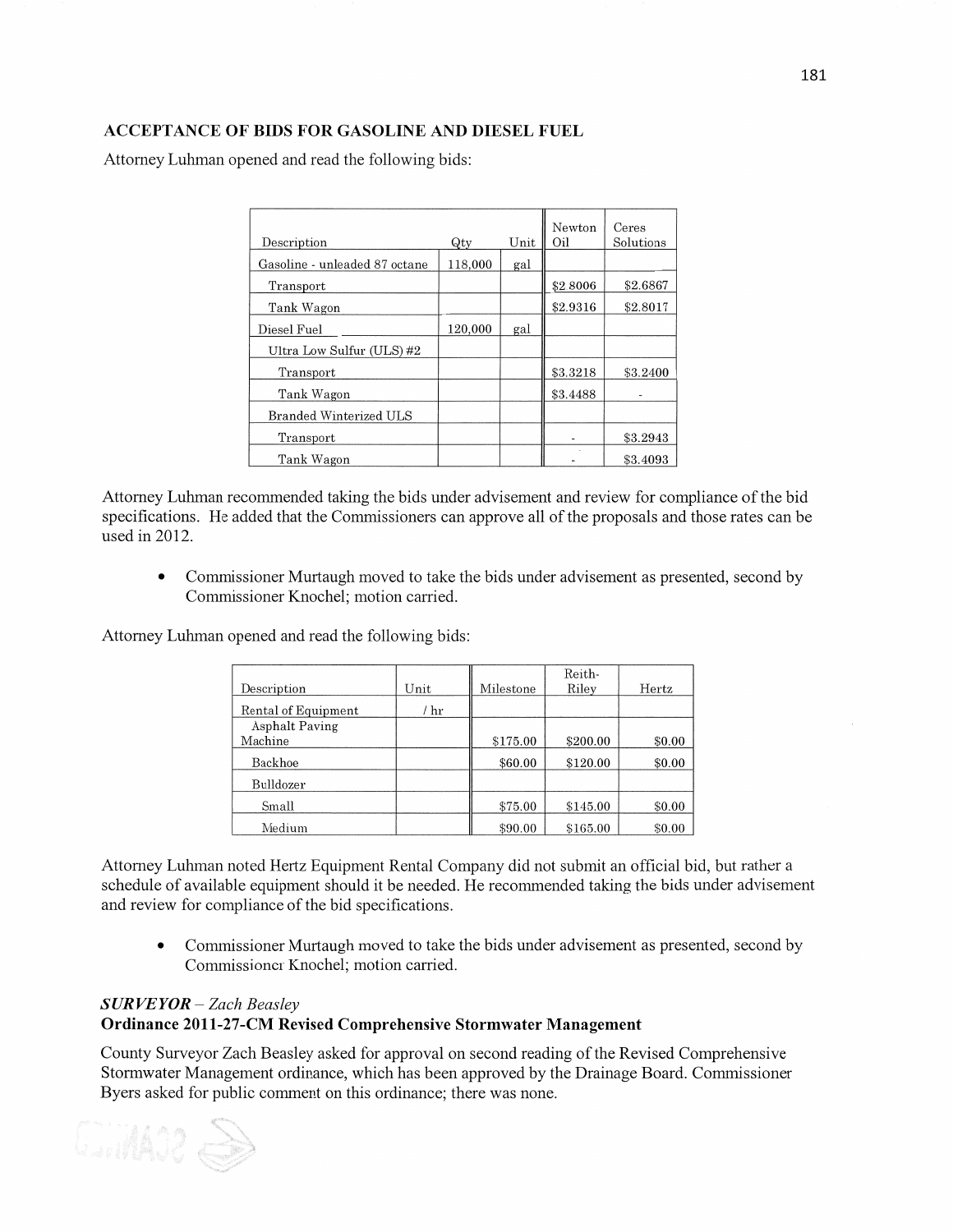• Commissioner Murtaugh moved to approve Ordinance 2011-27-CM on 2<sup>nd</sup> reading, second by Commissioner Knochel.

Auditor Jennifer Weston called the roll:

| <b>Byers</b> | Aye |
|--------------|-----|
| Knochel      | Aye |
| Murtaugh     | Aye |

Ordinance 2011-27-CM passed 3-0 on  $2<sup>nd</sup>$  and final reading.

#### *GRANTS* — *Laurie Wilson*  Permission to **Accept**

 $\bar{g}$ 

Grant Coordinator Laurie Wilson asked permission on behalf of TEMA to accept \$3,623 from the Indiana Department of Homeland Security. **This** grant will be used for **desks,** chairs, and other equipment for the Emergency Operations **Center.** 

**0** Commissidner Murtaugh moved to accept the grant as stated, second by Commissioner Knochel; motion passed.

### Permission to Apply

Coordinator. Wilson requested permission to apply for **a** grant of \$77,713.82 from the Indiana Supreme Court for the CASA program. **This** reflects the annual operating budget for CASA and will be for general use.

**0** Commissioner Murtaugh moved to give permission to apply for the annual grant from the Indiana Supreme Court for CASA, second by Commissioner Knochel; motion passed.

### *TREASURER* —— Bob *Plantenga*  **Approval** of Bond

Attorney Luhman presented a bond from the County Treasurer in the amount of \$300,000 with the Ohio Casualty Insurance Company for performance of officials duties while in office. He noted once signed, the bond must be recorded for full compliance with Indiana Code.

**0** Commissioner Murtaugh moved to approve the bond with Ohio Casualty Insurance Company for \$300,000, second by Commissioner Knochel; motion passed.

### *PROSE C* UT 0R *- Patrick Harrington*  **Renewal** of **Professional** Services Agreement

County Prosecutor Patrick Harrington presented the 2012 Professional Services Agreement with Kathryn Redd for \$59,000. This agreement is for the work she perfbrms with Project Safe Neighborhood.

**0** Commissioner Murtaugh moved to approve the Professional Services Agreement with Kathryn Redd for \$59,000, second by Commissioner Knochel; motion passed.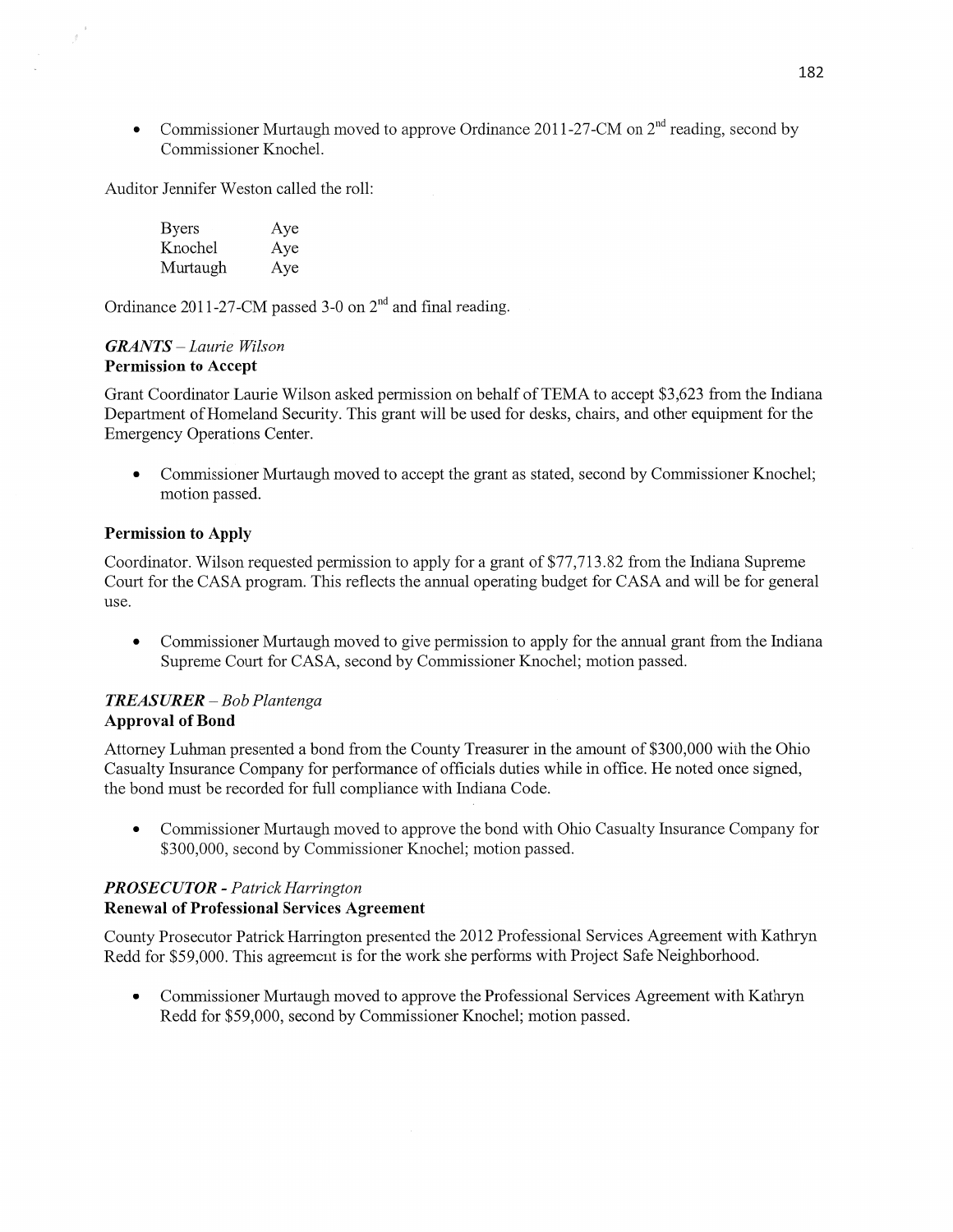# *'HUMAN RESOURCES* — *Shirley Mennen*  **Health** & **Life** Insurance Renewals

Human Resources Coordinator Shirley Mennen presented the 2012 rates for Health and Life insurance. The fixed costs for health insurance increased a little over 1%; **Life** insurance increased \$0.02 per \$1,000 of coverage. Commissioner Knochel asked if the addition of the health clinic contributed to the very low increase in health premiums; area municipalities saw a jump of 10-15%. Coordinator Mennen attributes the rate to improvements in three areas: the operation of the clinic, the switch in carriers from Cigna to Anthem, and fewer large claims. While no one item can be singled out as the main reason, the clinic has certainly been a positive contributing factor.

**0** Commissioner Murtaugh moved to approve the Health and Life Insurance Renewals as presented, second by Commissioner Knochel; motion passed.

### *CLERK* **—** *Christa Cofi'ey*

### **Location Placement** Agreement for **Automated Teller Machines**

County Clerk Christa Coffey presented an agreement with MTD Investments for the placement, servicing, and maintenance of an Automatic Teller Machine (ATM). The parties have agreed the ATM will be located on the first floor of the Courthouse under the stairs near the public entrance.

**0** Commissioner Murtaugh moved to approve the agreement with MTD Investments for the placement of an ATM machine inside the County Courthouse, second by Commissioner Knochel; motion passed.

# *RESOL UTION 2011-45-CM*  Ratifying **Bond** Sale, **Disclosure** Certificate, and Amending **Lease**

Attorney David Luhman reminded everyone of the action the Commissioners took on November  $7<sup>th</sup>$ approving the issuance of refunding bonds for the County Jail. This action will result in significant interest cost savings. **This** Resolution authorizes an amendment to the lease between the County and the Governmental Building Corporation for the jail lease payments to adjust for the reduced interest of the bond; approves the Continuing Disclosure Undertaking Certificate; and authorized the Board and Auditor to approve and execute any certificates and documents necessary in connection with the refunding of the bond. Commissioner Byers noted this action will save the County \$1.3 million and shorten the lease by two years.

• Commissioner Murtaugh moved to approve Resolution 2011-45-CM as detailed by Attorney Luhman, second by Commissioner Knochel; motion passed.

# *FINDINGS* AND *ORDER* FOR *TOWNSHIP ASSISTANCE APPEAL*

Attorney Luhman summarized the hearing that took place on November 21", saying an appeal was filed by Lisa Head based on a denial of township assistance by Julie Byers, Wabash Township Trustee. Commissioner Byers recused himself and left the hearing. Having reviewed the evidence presented by both parties, the Commissioners found that Trustee Byers applied the township standards for administration of poor relief in compliance with IC 12-20-5.5-2 and therefore the appeal should be denied.

• Commissioner Murtaugh moved to approve the Findings and Order for Township Assistance in the appeal filed by Lisa Head in Wabash Township, second by Commissioner Knochel; motion passed 2 *—* **O** with Commissioner Byers abstaining.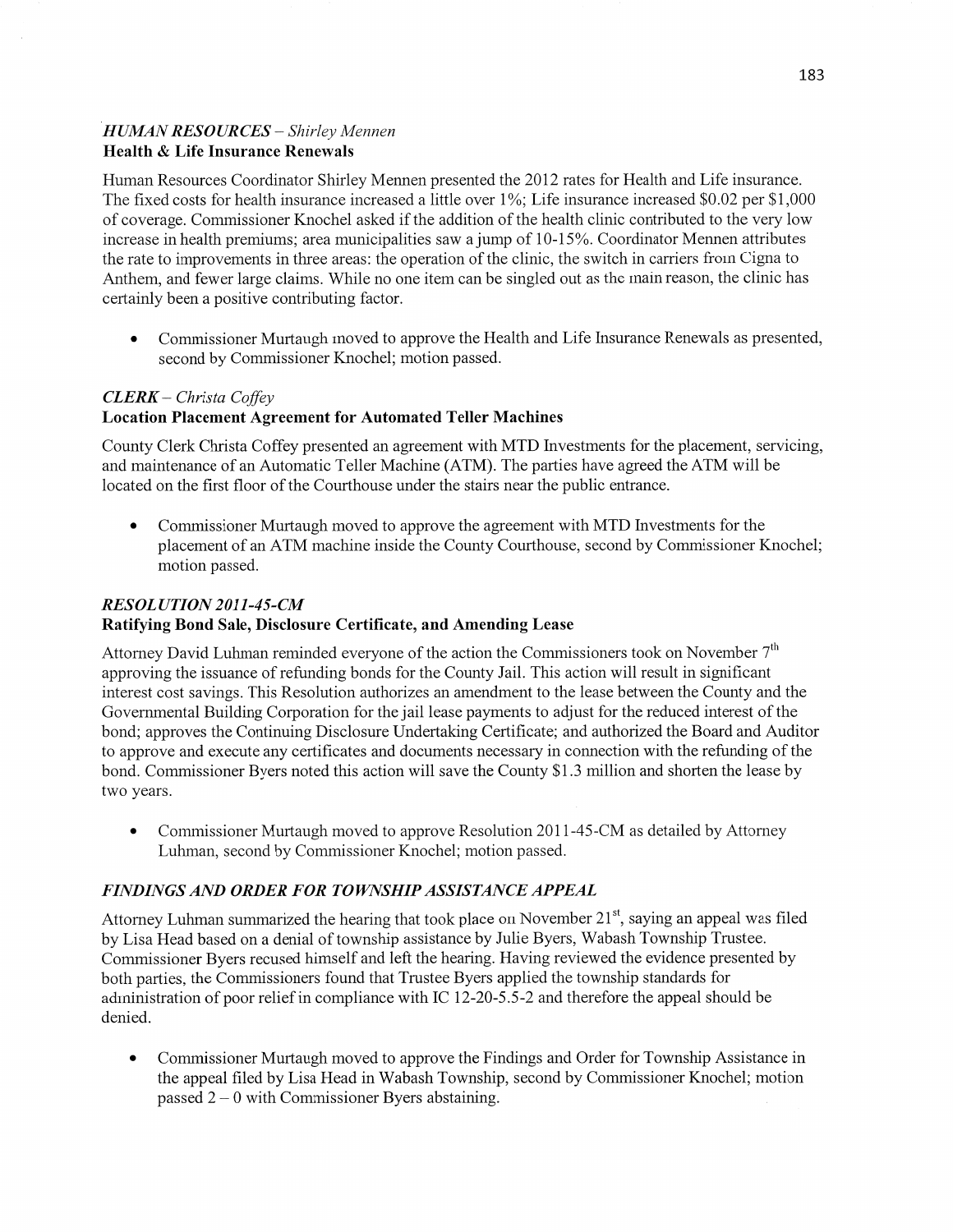# *UNFINISHED* / NEW *B USINESS*  **Change** Order for the Jail Air **Handler**

Commissioner Murtaugh presented a two change orders totaling \$965 to the work being done in relation to the HVAC unit at the County Jail. The changes are for the removal of the roof unit at \$274, and to install additional insulation at \$691. **This** brings the entire project cost to \$222,952, which is still Within budget.

**0** Commissioner Murtaugh moved to approve the change order as stated, second by Commissioner Knochel; motion passed.

### South Side Landfill **Proposal**

Attorney Luhman recapped the proposal from South Side Landfill (SSL) to operate a hazardous waste recycling and disposal facility in exchange for a five year extension to the operating contract, currently set to expire December 31, 2015.

• Commissioner Knochel moved to renew the operating contract with SSL as amended based on Council funding, second by Commissioner Murtaugh; motion passed.

Attorney Luhman summarized the following addendums to the SSL lease:

- The term of the lease shall expire December 31, 2020.
- SSL shall install one or more hazardous materials (HazMat) storage structures not to exceed \$ **1** 75 ,000.
- SSL shall expand the HazMat recycling portion of the premises at a cost not to exceed \$225,000.
- The County shall reimburse, without interest, SSL the costs and expenses actually incurred with the construction and expansion above in one hundred twenty equal installments.
- **0** Commissioner Knochel moved to approve the addendums to the South Side Landfill lease as stated by Attorney Luhman, second by Commissioner Murtaugh; motion passed.

# **Resolution 2011-44-CM**

### Resolution **Endorsing** the **Adoption** of an **Amendment** to the **Tippecanoe County Economic**  Development **Income** Tax **(EDIT) Capital** Improvement Plan

Attorney Luhman informed the Commissioners that this resolution adds Project No. 71 — Household Hazardous Waste Collection to the EDIT Capital Improvement Plan as Amendment No. 52. This project will provide funding for construction, installation and operation of a household hazardous waste facility and an expanded facility for the collection and handling of recycled materials at the Tippecanoe County Trash Transfer Station. The EDIT fund will allow a maximum of \$110,000 to fund the project during 2012, with future funding provided by a solid waste management tax levy.

**0** Commissioner Knochel moved to approve Resolution 2011-44-CM amending the **EDIT** Capital Improvement Plan to add Project No. 71 as stated, second by Commissioner Murtaugh; motion passed.

### **Other Unfinished** / New **Business**

Commissioner Knochel observed the small but increasing trend of electric vehicles in the area, noting Purdue University has installed several public recharging stations around campus. He would like the Commissioners to look at the possibility of adding some stations in the County parking garage in an effort